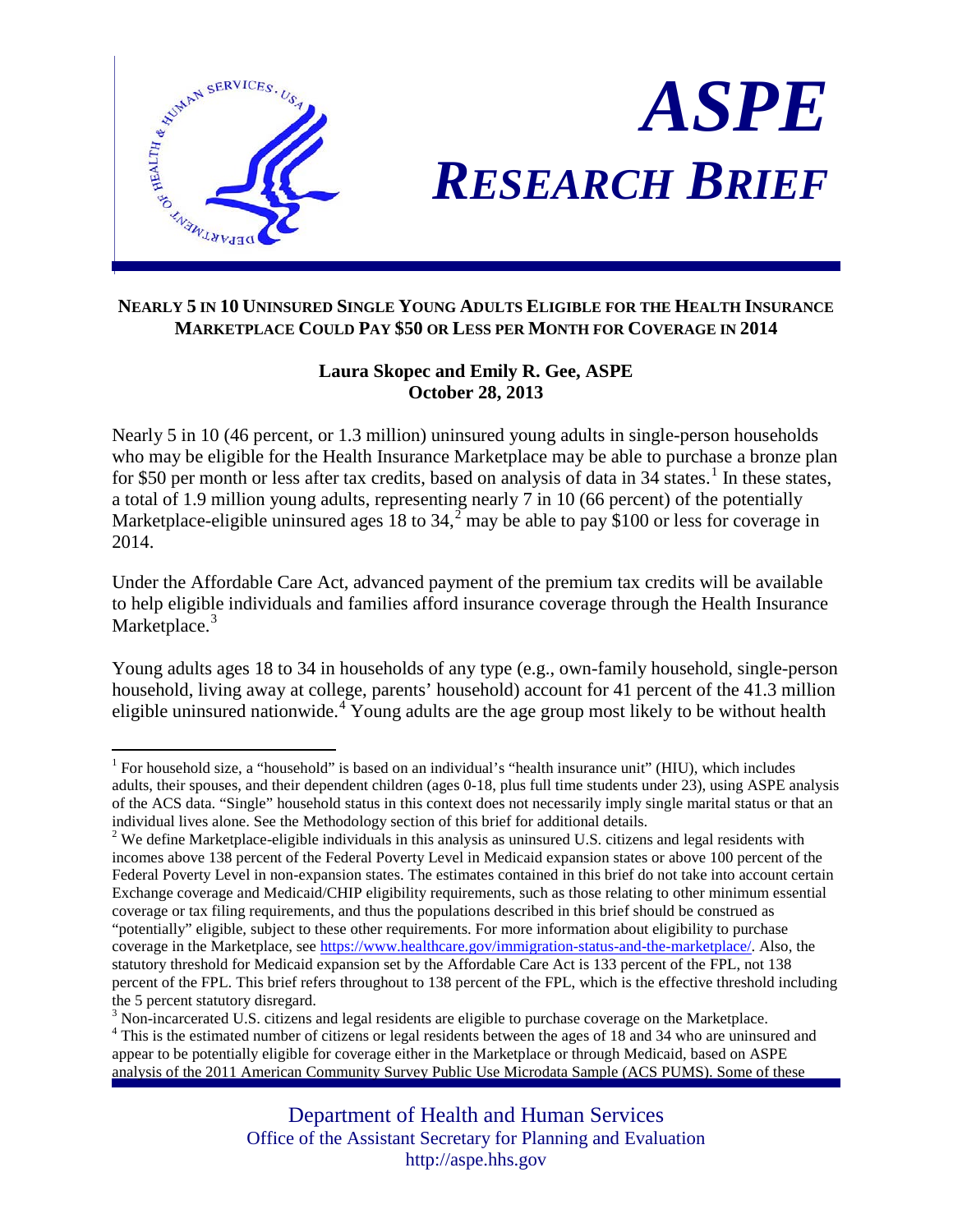insurance coverage<sup>[5](#page-1-0)</sup> and, therefore, are a key target for outreach and enrollment activities. Of uninsured young adults, 63 percent are considered as living in single-person households for health insurance purposes. Table 1 shows summary statistics for young adults.

This report focuses on the 7.2 million eligible uninsured young adults in single-person households in the 34 states with Federally-facilitated or State Partnership Marketplaces because we have premium information on all available plans for those states. We have more limited premium information for some State-based Marketplaces; therefore, we cannot at this time compare all 50 states and the District of Columbia. $\delta$ 

Of the 7.2 million eligible uninsured single young adults in the 34 states, 2.9 million may be Marketplace-eligible.<sup>[7](#page-1-2)</sup> Of these potentially Marketplace-eligible uninsured single young adults, approximately 1.9 million, or nearly two-thirds (66 percent) of the 2.9 million potentially eligible for Marketplace coverage, may be able to pay \$100 or less per month in 2014.

An additional 1 million eligible uninsured single young adults may qualify for Medicaid in the states that have opted to expand the program in 2014. Together with the 1.9 million who may be able to buy coverage in the Marketplace for \$100 per month or less, 40 percent (2.9 million) of the 7.2 million eligible uninsured single young adults in the 34 states may qualify for coverage through Medicaid or through the Marketplaces for \$100 per month or less. If each of the 34 states expanded its Medicaid program, the proportion of young adults who could obtain low-cost coverage would be even greater. Nearly 9 in 10 (86 percent, or 6.2 million) uninsured single young adults could be eligible for coverage costing less than \$100 per month *if all 34 states expanded their Medicaid programs*.

# **RESULTS**

 $\overline{a}$ 

### **Health Insurance Marketplace**

Of the 1.9 million uninsured single young adults who may be Marketplace-eligible and who may be able to purchase coverage for \$100 or less per month, 1.8 million may be able to pay \$100 or less per month for silver or bronze coverage<sup>[8](#page-1-3)</sup> and 92,000 may be able to pay \$100 or less for

<span id="page-1-3"></span>one of four tiers, based on the QHP's actuarial value. Bronze plans have an actuarial value of 60 percent and the

individuals may have been eligible for Medicaid or Children's Health Insurance Program (CHIP) coverage prior to 2014 but were not enrolled. These estimates do not take into account the eligibility requirements relating to other minimum essential coverage or tax filing requirements.<br><sup>5</sup> See http://aspe.hhs.gov/health/reports/2013/CPSIssueBrief/ib\_cps.cfm.

<span id="page-1-1"></span><span id="page-1-0"></span> $6$  Our analysis includes only the 34 states that submitted data to HHS for a Federally Facilitated Marketplace or State Partnership Marketplace. In addition, this analysis is limited to single individuals. There are 10.8 million eligible uninsured single young adults in all 50 states and the District of Columbia.

<span id="page-1-2"></span><sup>&</sup>lt;sup>7</sup> We define Marketplace-eligible individuals in this analysis as uninsured U.S. citizens and legal residents with incomes above 138 percent of the Federal Poverty Level in Medicaid expansion states or above 100 percent of the Federal Poverty Level in non-expansion states. The estimates contained in this brief do not take into account certain Exchange coverage and Medicaid/CHIP eligibility requirements, such as those relating to other minimum essential coverage or tax filing requirements, and thus the populations described in this brief should be construed as "potentially" eligible, subject to these other requirements. For more information about eligibility to purchase coverage in the Marketplace, see [https://www.healthcare.gov/immigration-status-and-the-marketplace/.](https://www.healthcare.gov/immigration-status-and-the-marketplace/)<br><sup>8</sup> The Affordable Care Act generally requires that qualified health plans (QHPs) offered on the Marketplace must be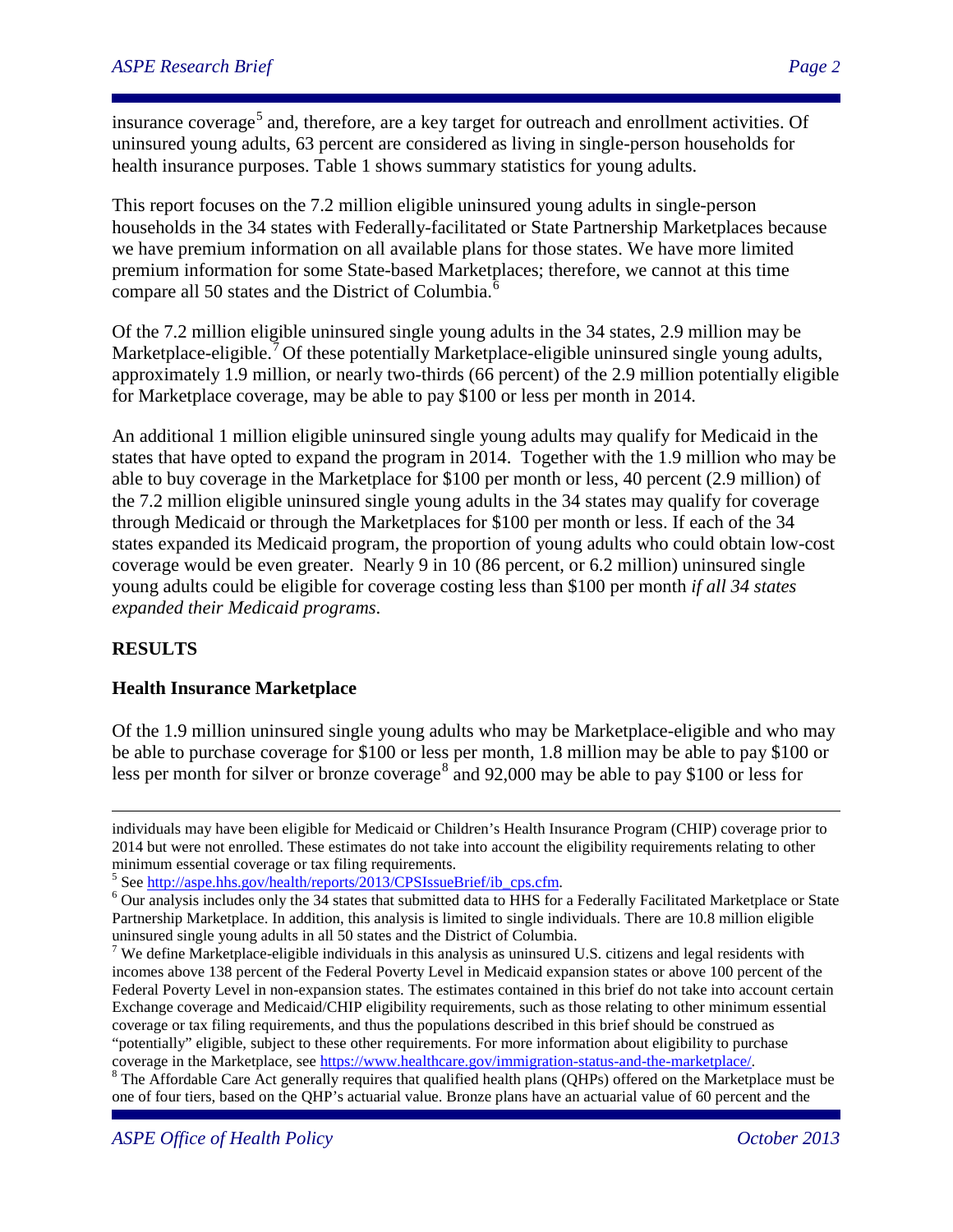catastrophic coverage. Approximately1.3 million, or nearly 5 in 10 (46 percent) of Marketplace-eligible uninsured single young adults, may be able to purchase a bronze plan for \$50 per month or less after tax credits.

## **Medicaid**

In addition to those eligible for Marketplace tax credits, 1 million uninsured single young adults (14 percent of the 7.2 million eligible uninsured single young adults) may be eligible for Medicaid in the states included in this analysis that have chosen to expand their Medicaid programs to date.[10](#page-2-1) These new Medicaid enrollees will pay either no premium or only a nominal premium in 2014. If each of the 34 states expanded its Medicaid program, 4.9 million uninsured single young adults (68 percent) would be eligible for Medicaid in these states.

## **All Eligible Uninsured Young Adults[11](#page-2-2)**

In the 34 states in this analysis, 2.9 million, or 40 percent, of the 7.2 million eligible uninsured single young adults may qualify for Medicaid or tax credits to purchase silver or bronze coverage for \$100 or less per month. Of these, 2.3 million (32 percent) may qualify for Medicaid or tax credits allowing them to purchase bronze coverage for \$50 or less per month. In states expanding Medicaid, 84 percent of uninsured young adults who may be eligible for Medicaid or the Marketplaces could pay \$100 or less per month in premiums. In states not expanding Medicaid, 29 percent of the uninsured young adults who may be eligible for Medicaid or the Marketplaces could pay \$100 or less per month in premiums.

If each of the 34 states in this analysis expanded its Medicaid program, 86 percent of uninsured single young adults in the 34 states (6.2 million) could be eligible for coverage through Medicaid or a Marketplace plan costing less than \$100 per month after tax credits.

[http://medicaid.gov/AffordableCareAct/Medicaid-Moving-Forward-2014/Downloads/Medicaid-and-CHIP-](http://medicaid.gov/AffordableCareAct/Medicaid-Moving-Forward-2014/Downloads/Medicaid-and-CHIP-Eligibility-Levels-Table.pdf)

lowest premiums. Silver plans have an actuarial value of 70 percent, gold plans an actuarial value of 80 percent, and platinum plans an actuarial value of 90 percent. The tax credit available to certain qualified individuals under the Affordable Care Act is tied to the cost of the second lowest-cost silver plan available on the Marketplace in the tax

<span id="page-2-0"></span>filer's state.<br><sup>9</sup> A catastrophic plan is available only to individuals ages 30 and under and to those who have an affordability exemption. Catastrophic plans have a deductible of \$6,350, an out-of-pocket maximum of \$6,350, and must cover preventive services and three physician office visits before the deductible.<br><sup>10</sup> Our analysis assumes that among the 34 states analyzed in this brief, the following nine expand their Medicaid

<span id="page-2-1"></span>programs: Arizona, Arkansas, Delaware, Illinois, Iowa, Michigan, New Jersey, North Dakota, and West Virginia. This analysis was completed as of Friday, October 25 using information from

<span id="page-2-2"></span> $\frac{11}{11}$  This includes only eligible uninsured adults ages 18-34 in single-person households.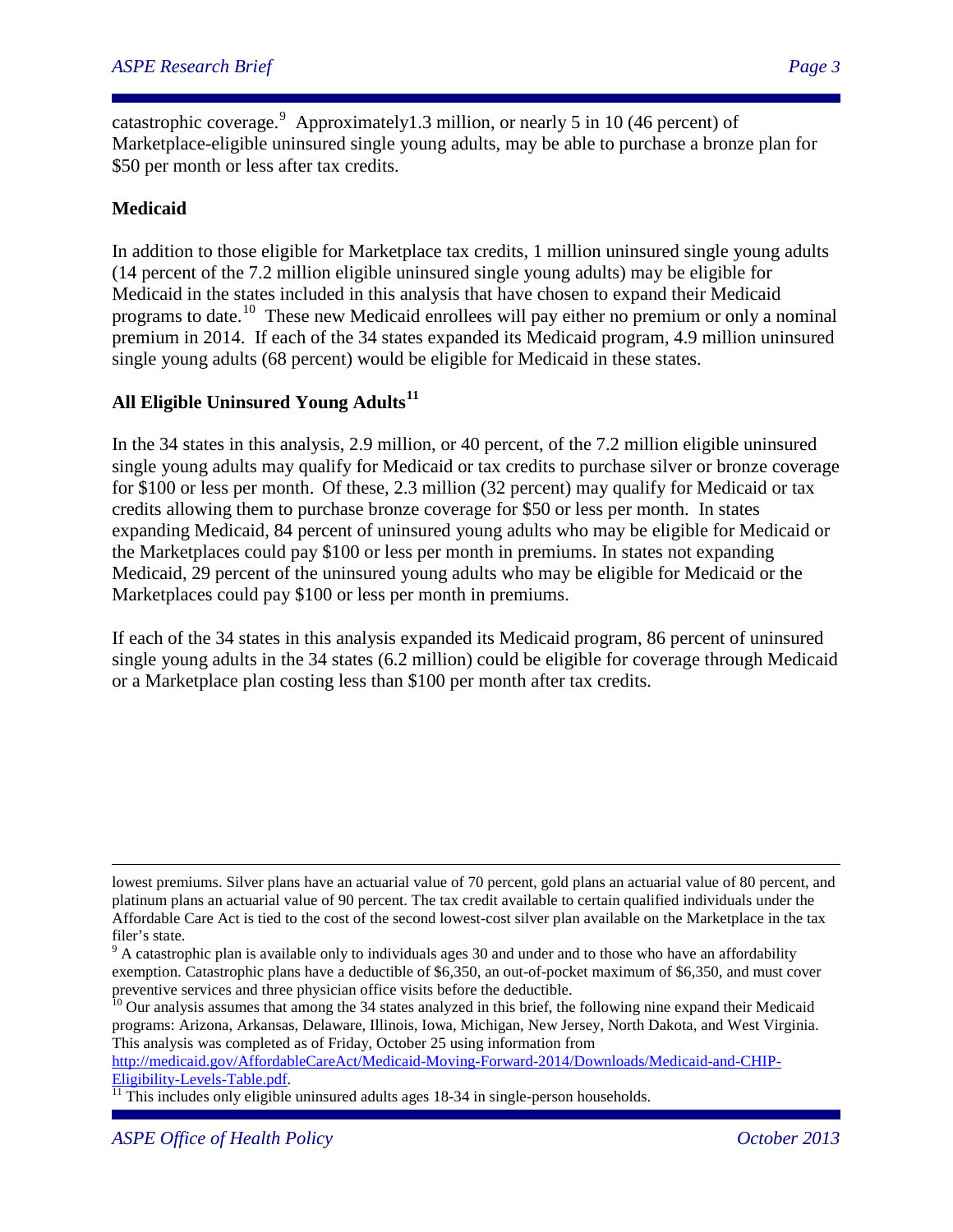$\overline{\phantom{a}}$ 

| <b>Total Population</b> <sup>12</sup>                                                                      | <b>34 State Total</b> | U.S. Total $^{13}$ |
|------------------------------------------------------------------------------------------------------------|-----------------------|--------------------|
| Ages $18$ to $34$                                                                                          | 44.2 million          | 68.6 million       |
| Ages 18 to 34 in single-person households                                                                  | 22.3 million          | 35.5 million       |
| <b>Eligible Uninsured</b>                                                                                  | <b>34 State Total</b> | <b>U.S. Total</b>  |
| Ages $18$ to $34$                                                                                          | 11.5 million          | 17.0 million       |
| Ages 18 to 34 in single-person households                                                                  | 7.2 million           | 10.8 million       |
| Uninsured with Income at or below 138% of the FPL,<br>Ages 18 to 34 in Single-Person Households            | <b>34 State Total</b> | <b>U.S. Total</b>  |
| In all states <sup>14</sup>                                                                                | 4.9 million           | 7.1 million        |
| In states not expanding Medicaid                                                                           | 3.8 million           | 3.9 million        |
| In states expanding Medicaid                                                                               | 1.0 million           | 3.3 million        |
| Uninsured and Potentially Marketplace Eligible, <sup>15</sup><br>Ages 18 to 34 in Single-Person Households | <b>34 State Total</b> | <b>U.S. Total</b>  |
| Income above 138% of the FPL Medicaid expansion<br>states or above 100% of the FPL in non-expansion states | 2.9 million           | 4.2 million        |

# **Table 1: Medicaid and Marketplace eligibility among young adults (ages 18 to 34)**

 $12$  ASPE tabulations have been adjusted to include only U.S. citizens and legal residents.

<span id="page-3-3"></span>

<span id="page-3-2"></span><span id="page-3-1"></span><span id="page-3-0"></span><sup>&</sup>lt;sup>13</sup><br>The U.S. total is the total for all 50 states and the District of Columbia.<br><sup>14</sup><br>Totals may not sum due to rounding.<br><sup>15</sup> We define Marketplace-eligible individuals in this analysis as uninsured U.S. citizens and lega incomes above 138 percent of the Federal Poverty Level in Medicaid expansion states or above 100 percent of the Federal Poverty Level in non-expansion states. The estimates contained in this brief do not take into account certain Exchange coverage and Medicaid/CHIP eligibility requirements, such as those relating to other minimum essential coverage or tax filing requirements, and thus the populations described in this brief should be construed as "potentially" eligible, subject to these other requirements. For more information about eligibility to purchase coverage in the Marketplace, see [https://www.healthcare.gov/immigration-status-and-the-marketplace/.](https://www.healthcare.gov/immigration-status-and-the-marketplace/)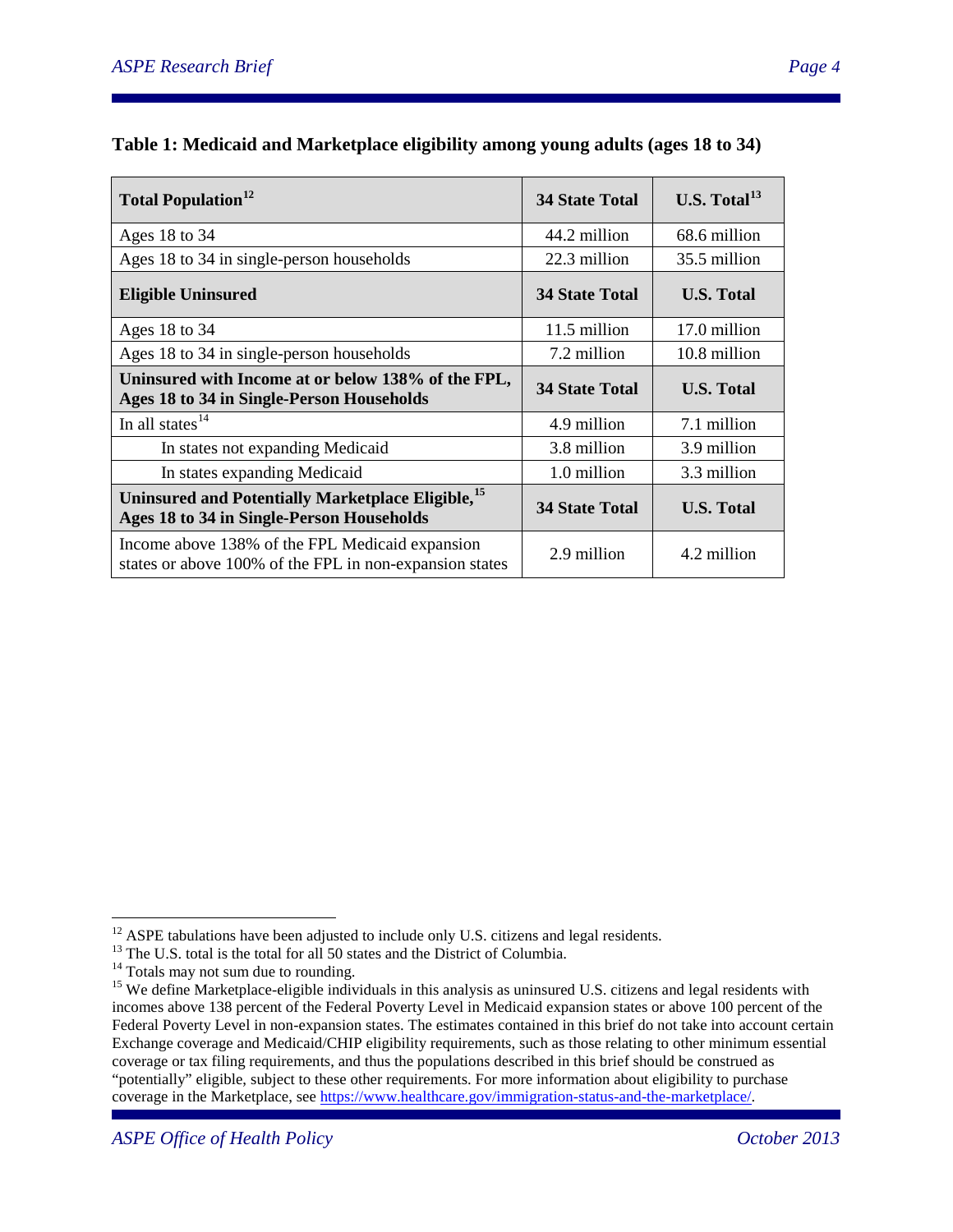#### **Table 2: Eligible uninsured single young adults (ages 18 to 34) who could qualify for Medicaid or purchase Marketplace coverage for \$100 or less in 34 states**

|                                                                                        | <b>Number of Eligible</b><br><b>Uninsured Single</b><br><b>Young Adults</b> | <b>Percent of</b><br>Marketplace-<br><b>Eligible Uninsured</b><br><b>Single Young</b><br><b>Adults</b> | <b>Percent of All</b><br><b>Eligible Uninsured</b><br><b>Single Young</b><br><b>Adults</b> |
|----------------------------------------------------------------------------------------|-----------------------------------------------------------------------------|--------------------------------------------------------------------------------------------------------|--------------------------------------------------------------------------------------------|
| <b>Any Marketplace Plan</b><br>for \$100 or $\text{Less}^{16}$                         | 1.9 million                                                                 | 66.0%                                                                                                  | 26.4%                                                                                      |
| Bronze Plan for \$50<br>1.3 million<br>or Less                                         |                                                                             | 46.1%                                                                                                  | 18.7%                                                                                      |
| Silver or Bronze Plan<br>for \$100 or Less <sup>17</sup>                               | 1.8 million                                                                 | 62.8%                                                                                                  | 25.1%                                                                                      |
| Catastrophic Plan for<br>\$100 or Less <sup>18</sup>                                   | 92,000                                                                      |                                                                                                        | 1.3%                                                                                       |
| Medicaid <sup>19</sup><br>1 million                                                    |                                                                             | $N/A^{20}$                                                                                             | 14.2%                                                                                      |
| <b>Total, Marketplace</b><br><b>Coverage for \$100 or Less</b><br>or Medicaid Eligible | 2.9 million<br>N/A                                                          |                                                                                                        | 40.6%                                                                                      |

<span id="page-4-0"></span> $\overline{a}$ <sup>16</sup> The total "Any Marketplace Plan for \$100 or Less" is the sum of the "Silver or Bronze Plan for \$100 or Less" and the "Catastrophic Plan for \$100 or Less" rows. The "Bronze Plan for \$50 or Less" category is a subset of the "Silver or Bronze Plan for \$100 or Less" category.

<span id="page-4-2"></span><span id="page-4-1"></span><sup>&</sup>lt;sup>17</sup> Includes those who could pay \$50 or less.  $\frac{18}{18}$  Only age-based catastrophic eligibility among those who cannot buy a silver or bronze Marketplace plan for less than \$100 is included in this figure. Catastrophic plans are also available to those over the age of 30 who do not have an affordable coverage option, but that eligibility scenario is not included here.

<span id="page-4-3"></span><sup>&</sup>lt;sup>19</sup> Only single young adults in expansion states with incomes below 138 percent of the FPL are counted as Medicaid eligible. Some individuals ages 18 and older may be eligible for CHIP, but that eligibility is not modeled here. 20 We do not count Medicaid-eligible individuals as Marketplace-eligible in this analysis.

<span id="page-4-4"></span>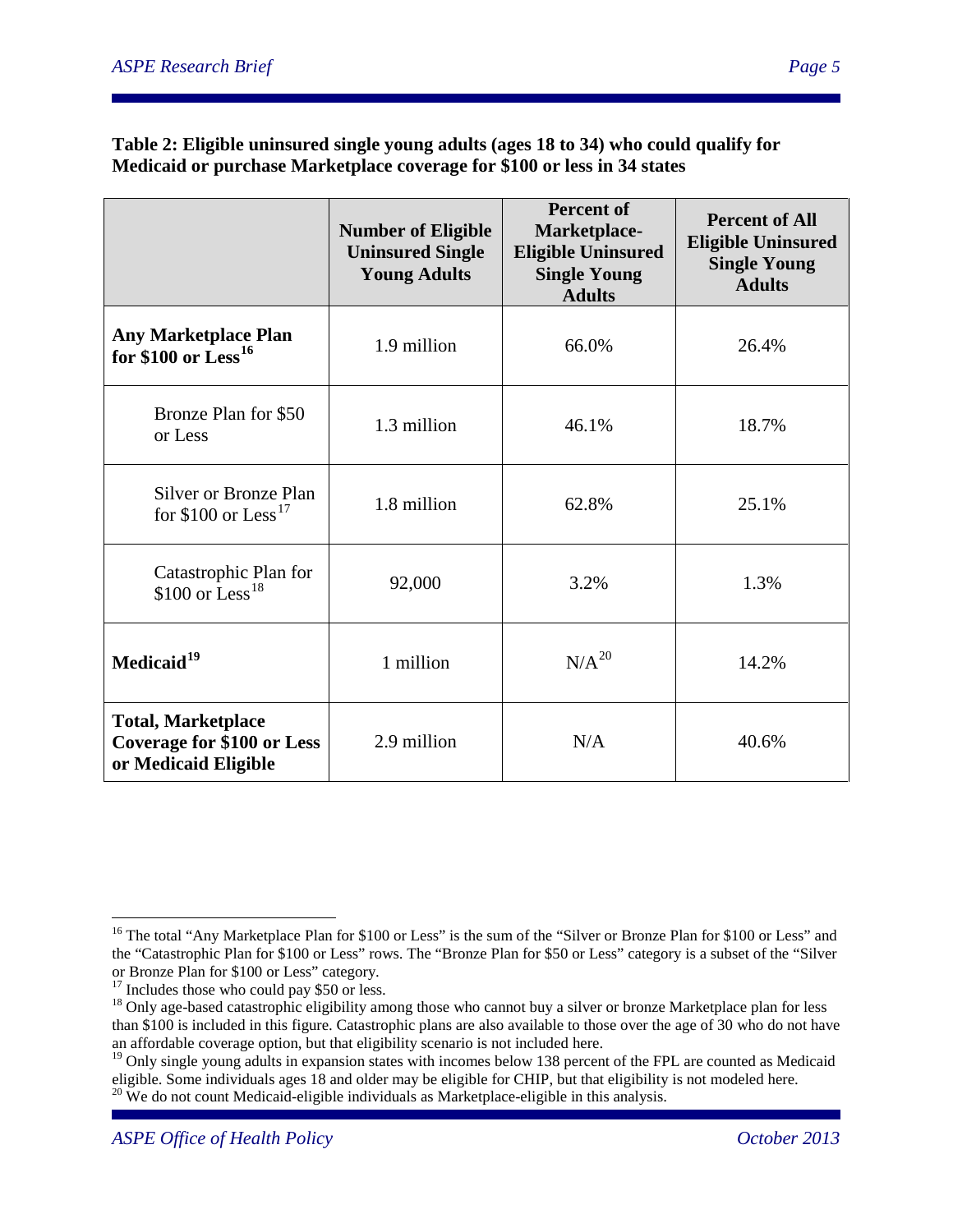## **Methodology**

This analysis is based on ASPE analysis of household composition and income from the 2011 American Community Survey Public Use Microdata Sample (ACS PUMS). ASPE tabulations from the ACS PUMS have been adjusted to exclude estimated undocumented persons.<sup>[21](#page-5-0)</sup>

To calculate the premium tax credit, the Affordable Care Act specifies that an individual or family with a particular income will pay a fixed amount for the second lowest-cost silver plan available in the Marketplace in their local area. This fixed amount is the same in every state except Alaska and Hawaii, without regard to age or the actual premiums in the Marketplace. For example, the law specifies that an individual earning 150 percent of the Federal Poverty Level (FPL), or \$17,235 per year, will pay no more than 4 percent of their income (\$57 per month) for the second lowest-cost silver plan. Their tax credit will cover the difference between \$57 and the monthly cost of the second lowest-cost silver plan available to them. Table 4 below shows the percent of income and maximum payment associated with various incomes for single individuals.

| <b>Single Adult</b><br><b>Income</b> | Percent of the<br><b>Federal</b><br><b>Poverty Level</b> | <b>Percent of</b><br><b>Income Paid</b><br>toward Second<br><b>Lowest-Cost</b><br><b>Silver Plan</b> | <b>Maximum Monthly</b><br><b>Premium Payment for</b><br><b>Second Lowest-Cost</b><br><b>Silver Plan</b> |
|--------------------------------------|----------------------------------------------------------|------------------------------------------------------------------------------------------------------|---------------------------------------------------------------------------------------------------------|
| $$11,490^{22}$                       | 100%                                                     | 2%                                                                                                   | \$19                                                                                                    |
| \$17,235                             | 150%                                                     | 4%                                                                                                   | \$57                                                                                                    |
| \$22,980                             | 200%                                                     | 6.3%                                                                                                 | \$121                                                                                                   |
| \$28,725                             | 250%                                                     | 8.05%                                                                                                | \$193                                                                                                   |
| \$34,470                             | 300%                                                     | 9.5%                                                                                                 | \$273                                                                                                   |
| \$40,215                             | 350%                                                     | 9.5%                                                                                                 | \$318                                                                                                   |
| \$46,075                             | 401%                                                     | None                                                                                                 | No Limit                                                                                                |

| Table 3: Maximum monthly health insurance premiums for the second lowest-cost silver |
|--------------------------------------------------------------------------------------|
| plan for a single adult, by income                                                   |

To calculate bronze premiums after tax credits, this analysis uses data submitted by the 34 states with a Federally-facilitated or State Partnership Marketplace. State-based Marketplaces are not included because we do not have complete data on premiums for catastrophic, bronze and silver plans in every rating region for every State-based Marketplace. Because rates vary by rating region within a state, we did not substitute average rates or rates from the most populous rating region.

<span id="page-5-0"></span> $21$  The adjustment methodology is based on imputations of immigrant legal status in ASPE's TRIM3 microsimulation model (http://trim.urban.org), according to methods initially developed by Jeffrey Passel and Rebecca Clark.

<span id="page-5-1"></span> $22$  In Medicaid expansion states, this income is associated with Medicaid eligibility.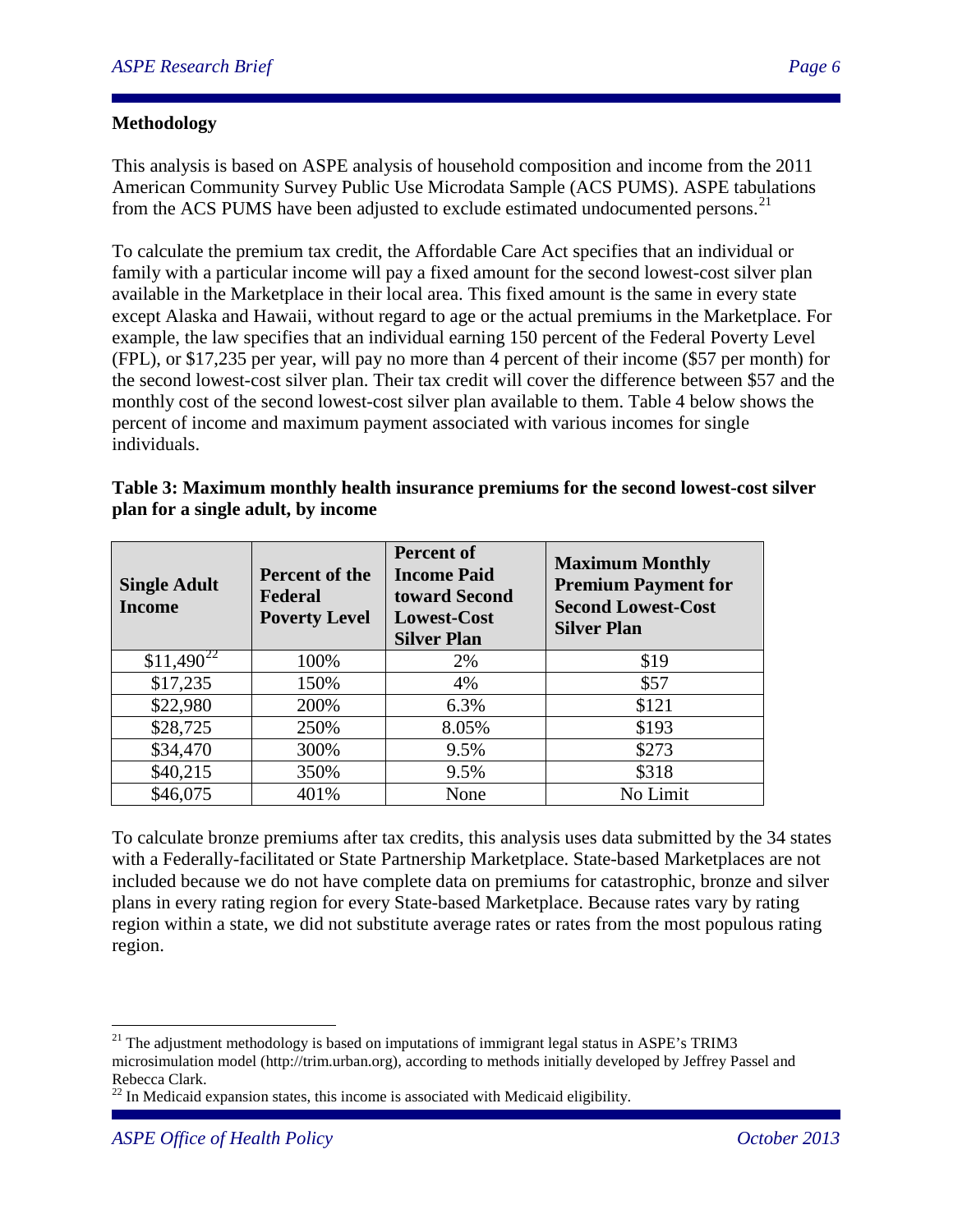To determine the number of uninsured young adults eligible for tax credits sufficient to reduce bronze premiums to \$100 or less (or \$50 or less), we calculated the percent of the FPL at which the total tax credit would be sufficient to reduce bronze premiums below the threshold in a given rating region for a given age. For example, we calculated the FPL at which a 22-year-old in Miami, Florida, would receive a tax credit sufficient to lower her bronze premium to \$100 or less. We repeated this analysis for every combination of rating region and age within the 34 states.<sup>[23](#page-6-0)</sup> This analysis includes only single individuals, not families, for simplicity. For families, the net bronze premium after tax credits depends on the rating area, age of each family member, family size, and the total number of family members uninsured.

We limited our analysis to young adults in single-person households, where a household is a "health insurance unit" (HIU). We defined HIUs to include adults, plus their spouses and dependent children (ages 0-18, as well as full time students under  $2\overline{3}$ ) living in the household.<sup>[24](#page-6-1)</sup> For example, two 22-year-old roommates who are sharing an apartment and are not married to each other would be counted as two separate, single-person HIUs. A married couple living together in a home is categorized as a two-member HIU. We estimate that 63.7 percent of uninsured young adults nationwide live in a single-person HIU.

Using the 2011 ACS PUMS, we estimated the number and percent of U.S. citizens and legal residents ( "eligible uninsured") between the ages of 18 and 34 in single-person HIUs whose income may qualify them for tax credits that would enable them to purchase coverage for \$100 or less per person (after applying their tax credits) on the Marketplace. We also estimated the number and percent of eligible uninsured single young adults who will have access to a catastrophic plan for \$100 or less, regardless of income.

The number of young adults potentially eligible for the Marketplaces is calculated as the number of uninsured young adults who have incomes above 138 percent of the FPL in Medicaid expansion states or above 100 percent of the FPL in non-expansion states. The number of individuals potentially eligible to receive a tax credit that would reduce their Marketplace premium to \$100 or less per person is calculated based on a combination of age, income, and geographic location. These estimates do not take into account the tax credit eligibility requirements relating to other minimum essential coverage or tax filing requirements.

To take into account variation in premiums by rating area, we computed the maximum income as a percentage of the FPL at which an individual could obtain \$100 coverage in every combination of rating area and age. We then applied these thresholds to ACS data. The smallest geographic unit available in the annual ACS PUMS is the public-use microdata area (PUMA), which cannot be directly translated to either counties or rating areas. We therefore assigned PUMA populations to counties based on the distribution of the population using a data crosswalk from the [Missouri](http://mcdc2.missouri.edu/websas/geocorr2k.html)  [Census Data Center.](http://mcdc2.missouri.edu/websas/geocorr2k.html)<sup>[25](#page-6-2)</sup> This method assumes that the geographic distribution of uninsured young

<span id="page-6-1"></span>more than 2 months, such as a college student"; therefore, we are unable to link a child not living in the household to a parent's HIU. The 2011 ACS questionnaire is available online at http://www.census.gov/acs/www/Downloads/questionnaires/2011/Quest11.pdf

<span id="page-6-0"></span><sup>&</sup>lt;sup>23</sup> Complete data on premiums in these 34 states is available at  $\frac{https://www.healthcare.gov/health-plan-information}{https://www.healthcare.gov/health-plan-information}$ .<br><sup>24</sup> ACS respondents are directed by the questionnaire not to answer for "anyone who is living somewhere else for

<span id="page-6-2"></span> $\frac{25}{25}$  Available online at [http://mcdc2.missouri.edu/websas/geocorr2k.html.](http://mcdc2.missouri.edu/websas/geocorr2k.html)